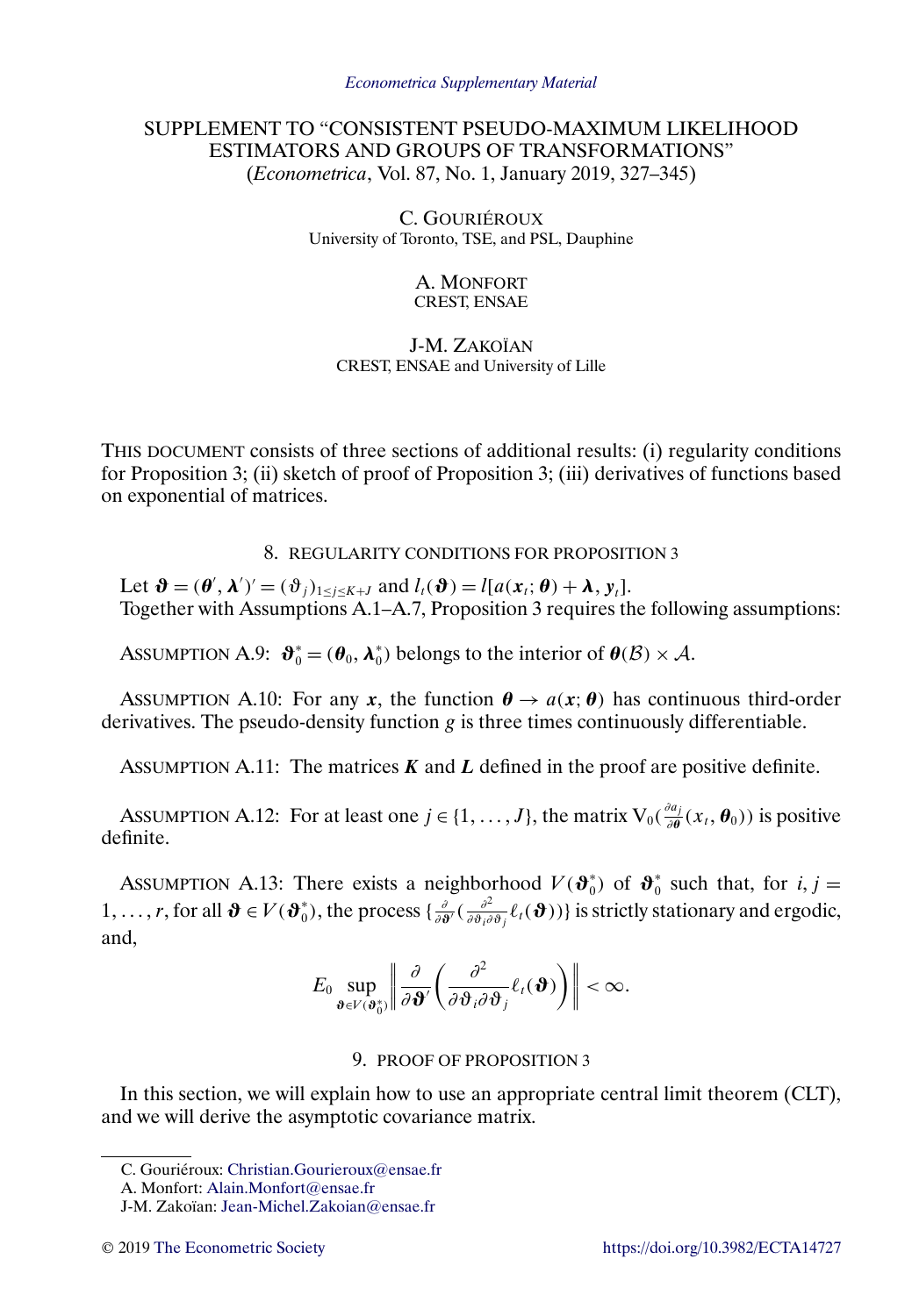### 9.1. *The Pseudo-Score*

For model (6.1), the pseudo log-likelihood for one observation takes the form

$$
l_{t}(\boldsymbol{\vartheta})=l_{t}(\boldsymbol{\theta},\boldsymbol{\lambda})=\log g\Bigg[\exp\Bigg\{\sum_{j=1}^{J}[a_{j}(\boldsymbol{x}_{t};\boldsymbol{\theta})+\lambda_{j}]C_{j}\Bigg\}\boldsymbol{y}_{t}\Bigg]+\sum_{j=1}^{J}[a_{j}(\boldsymbol{x}_{t};\boldsymbol{\theta})+\lambda_{j}]\operatorname{Tr}(C_{j}).
$$

Let

$$
z_{t}(\boldsymbol{\theta}, \boldsymbol{\lambda}) = \exp \left\{ \sum_{j=1}^{J} [a_{j}(\boldsymbol{x}_{t}; \boldsymbol{\theta}) + \lambda_{j}] \boldsymbol{C}_{j} \right\} y_{t}.
$$

For  $\gamma = (\text{Tr}(C_1), \dots, \text{Tr}(C_J))'$ , we have

$$
l_i(\boldsymbol{\theta},\boldsymbol{\lambda})=\log g\big\{z_i(\boldsymbol{\theta},\boldsymbol{\lambda})\big\}+\boldsymbol{\gamma}'\big\{\boldsymbol{a}(\boldsymbol{x}_i;\boldsymbol{\theta})+\boldsymbol{\lambda}\big\}.
$$

Using the computations of Section [10.3,](#page-4-0) it follows that

$$
\frac{\partial}{\partial \theta'} l_i(\theta, \lambda) = \frac{\partial \log g}{\partial u'} \Big\{ z_i(\theta, \lambda) \Big\} \frac{\partial z_i(\theta, \lambda)}{\partial \theta'} + \gamma' \Big\{ a(x_i; \theta) + \lambda \Big\} \n= \left( \frac{\partial \log g}{\partial u'} \Big\{ z_i(\theta, \lambda) \Big\} C \Big[I_J \otimes z_i(\theta, \lambda) \Big] + \gamma' \right) \frac{\partial a(x_i; \theta)}{\partial \theta'} \n:= h'_i(\theta, \lambda) \frac{\partial a(x_i; \theta)}{\partial \theta'}.
$$

Proceeding similarly with parameter  $\lambda$ , we find that

$$
\frac{\partial}{\partial \boldsymbol{\vartheta}}l_i(\boldsymbol{\theta},\boldsymbol{\lambda})=\left(\frac{\frac{\partial}{\partial \boldsymbol{\theta}}l_i(\boldsymbol{\theta},\boldsymbol{\lambda})}{\frac{\partial}{\partial \boldsymbol{\lambda}}l_i(\boldsymbol{\theta},\boldsymbol{\lambda})}\right)=\left(\frac{\partial \boldsymbol{a}'(\boldsymbol{x}_i;\boldsymbol{\theta})}{\frac{\partial \boldsymbol{\theta}}{l_j}}\right)h_i(\boldsymbol{\theta},\boldsymbol{\lambda}).
$$

# 9.2. *The Martingale Difference Property*

Replacing  $y_t$  by exp{ $-\sum_{j=1}^J [a_j(x_t;\theta_0) + \lambda_{0j}]C_j u_t$ , we find that

$$
z_t(\boldsymbol{\theta}_0,\boldsymbol{\lambda}_0^*)=\exp\left\{\sum_{j=1}^J(\lambda_{0j}^*-\lambda_{0j})\boldsymbol{C}_j\right\}\boldsymbol{u}_t:=\boldsymbol{\Gamma}\big(\boldsymbol{\lambda}_0^*-\boldsymbol{\lambda}_0\big)\boldsymbol{u}_t.
$$

Thus,

$$
\frac{\partial}{\partial \boldsymbol{\vartheta}}l_{\ell}(\boldsymbol{\theta}_{0},\boldsymbol{\lambda}_{0}^{*})=\left(\frac{\frac{\partial}{\partial \boldsymbol{\theta}}l_{\ell}(\boldsymbol{\theta}_{0},\boldsymbol{\lambda}_{0}^{*})}{\frac{\partial}{\partial \boldsymbol{\lambda}}l_{\ell}(\boldsymbol{\theta}_{0},\boldsymbol{\lambda}_{0}^{*})}\right)=\left(\frac{\partial a^{\prime}(x_{\ell};\boldsymbol{\theta}_{0})}{\partial \boldsymbol{\theta}}\right)k(u_{\ell}),
$$

where

$$
\boldsymbol{k}(\boldsymbol{u}_t) = \big[\boldsymbol{I}_J \otimes \big(\boldsymbol{\Gamma}\big(\boldsymbol{\lambda}_0^* - \boldsymbol{\lambda}_0\big)\boldsymbol{u}_t\big)'\big]\boldsymbol{C}'\frac{\partial \log g}{\partial \boldsymbol{u}}\big\{\boldsymbol{\Gamma}\big(\boldsymbol{\lambda}_0^* - \boldsymbol{\lambda}_0\big)\boldsymbol{u}_t\big\} + \boldsymbol{\gamma}.
$$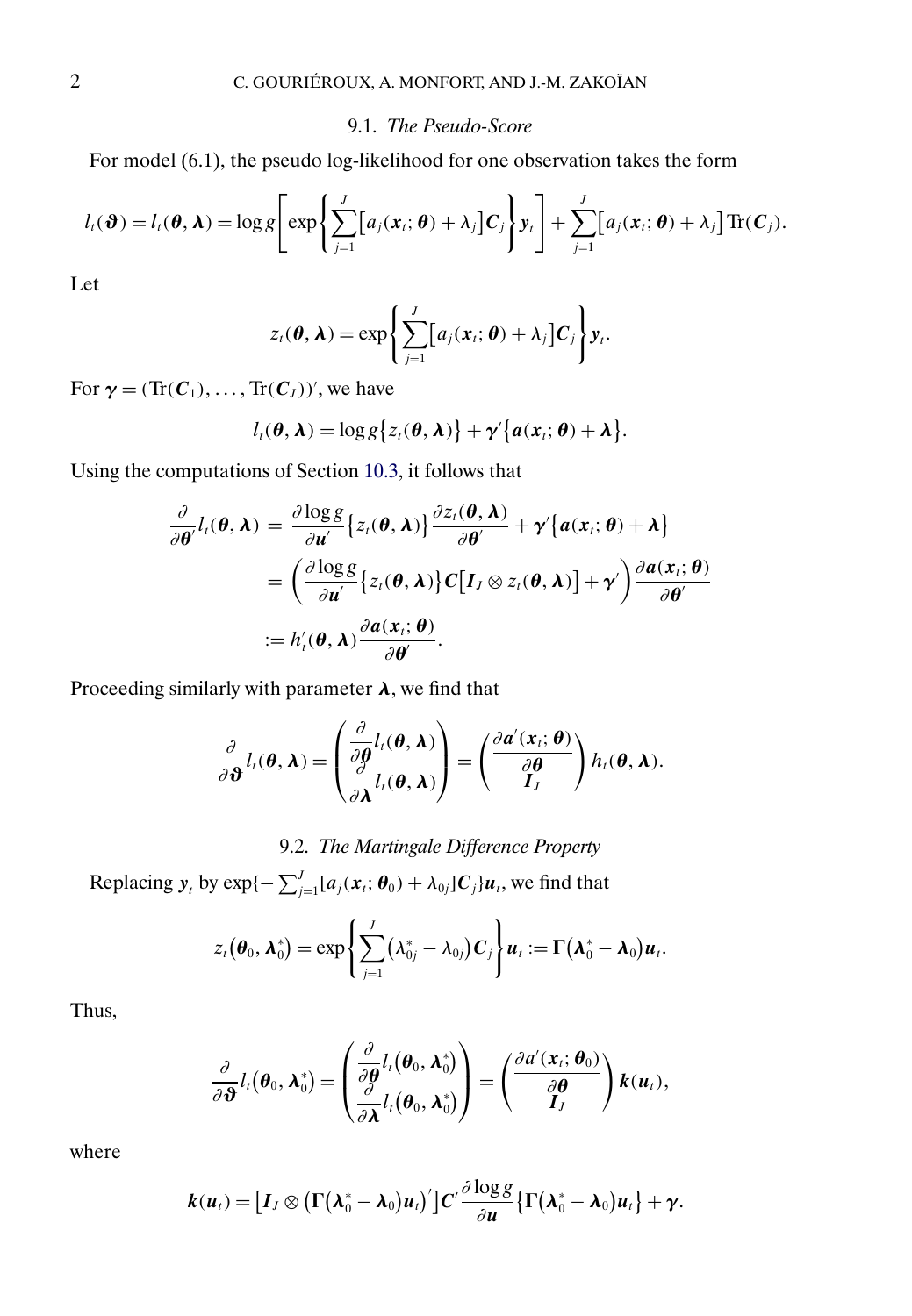<span id="page-2-0"></span>Noting that

$$
k(u_t) = [I_J \otimes (\Gamma(a_0^*)u_t)']C'\frac{\partial \log g}{\partial u}\{\Gamma(a_0^*)u_t\} + \gamma,
$$

where  $a_0^*$  is defined in Assumption A.5, we have  $E\{k(u_t)\}=0$  from the first-order conditions in the generic model. Thus, using Assumption A.8,  $(\frac{\partial}{\partial \theta} l_t(\theta_0, \lambda_0^*), \mathcal{F}_t)$  is a martingale difference sequence, where  $\mathcal{F}_t = \sigma\{(\mathbf{u}_i, \mathbf{x}_i), i \leq t\}$ . The asymptotic normality follows from applying a CLT for the square integrable, ergodic, and stationary martingale difference (see Billingsley [\(1961\)](#page-5-0)). We get

$$
V_{\rm as}\left[\sqrt{T}\left(\frac{\hat{\boldsymbol{\theta}}_T-\boldsymbol{\theta}_0}{\hat{\boldsymbol{\lambda}}_T-\boldsymbol{\lambda}_0^*}\right)\right]=A^{-1}\boldsymbol{B}A^{-1},
$$

where

$$
A=E_0\bigg[-\frac{\partial^2}{\partial \boldsymbol{\vartheta}\partial \boldsymbol{\vartheta}'}l_t(\boldsymbol{\theta}_0,\boldsymbol{\lambda}_0^*)\bigg],\qquad B=V_0\bigg[\frac{\partial}{\partial \boldsymbol{\vartheta}}l_t(\boldsymbol{\theta}_0,\boldsymbol{\lambda}_0^*)\bigg].
$$

9.3. *Computation of the Asymptotic Covariance Matrix*

We have

$$
\boldsymbol{B}=V_0\bigg[\frac{\partial}{\partial \boldsymbol{\vartheta}}l_t(\boldsymbol{\theta}_0,\boldsymbol{\lambda}_0^*)\bigg]=E_0\left[\left(\frac{\partial a'(\boldsymbol{x}_i;\boldsymbol{\theta}_0)}{\partial \boldsymbol{\theta}}\right)\boldsymbol{K}\left(\frac{\partial a'(\boldsymbol{x}_i;\boldsymbol{\theta}_0)}{\partial \boldsymbol{\theta}}\right)'\right],\quad \boldsymbol{K}=V_0\big[\boldsymbol{k}(\boldsymbol{u}_t)\big].
$$

Now,

$$
\frac{\partial^2}{\partial \boldsymbol{\theta} \partial \boldsymbol{\theta}'} l_i(\boldsymbol{\theta}, \boldsymbol{\lambda}) = \frac{\partial h'_i(\boldsymbol{\theta}, \boldsymbol{\lambda})}{\partial \boldsymbol{\theta}} \frac{\partial a(x_i; \boldsymbol{\theta})}{\partial \boldsymbol{\theta}'} + \left\{ h'_i(\boldsymbol{\theta}, \boldsymbol{\lambda}) \otimes \boldsymbol{I}_p \right\} A(x_i; \boldsymbol{\theta}),
$$

where  $A(x_t; \theta)$  is the  $Jp \times p$  matrix:

$$
A(\mathbf{x}_i; \boldsymbol{\theta}) = \begin{pmatrix} \frac{\partial^2 a_1(\mathbf{x}_i; \boldsymbol{\theta})}{\partial \boldsymbol{\theta} \partial \boldsymbol{\theta}'} \\ \vdots \\ \frac{\partial^2 a_j(\mathbf{x}_i; \boldsymbol{\theta})}{\partial \boldsymbol{\theta} \partial \boldsymbol{\theta}'} \end{pmatrix}.
$$

Noting that

$$
h'_{t}(\boldsymbol{\theta},\boldsymbol{\lambda})=\left[\frac{\partial \log g}{\partial u'}\big\{z_{t}(\boldsymbol{\theta},\boldsymbol{\lambda})\big\}C_{1}z_{t}(\boldsymbol{\theta},\boldsymbol{\lambda}),\ldots,\frac{\partial \log g}{\partial u'}\big\{z_{t}(\boldsymbol{\theta},\boldsymbol{\lambda})\big\}C_{J}z_{t}(\boldsymbol{\theta},\boldsymbol{\lambda})\right]+\boldsymbol{\gamma}',
$$

we compute

$$
\frac{\partial}{\partial \theta} \left\{ \frac{\partial \log g}{\partial u'} \{z_i(\theta, \lambda)\} C_j z_i(\theta, \lambda) \right\} \n= \frac{\partial}{\partial \theta} \left\{ \frac{\partial \log g}{\partial u'} \{z_i(\theta, \lambda)\} \right\} C_j z_i(\theta, \lambda) + \left[ \frac{\partial}{\partial \theta} \{C_j z_i(\theta, \lambda)\} \right] \left\{ \frac{\partial \log g}{\partial u'} \{z_i(\theta, \lambda)\} \right\}
$$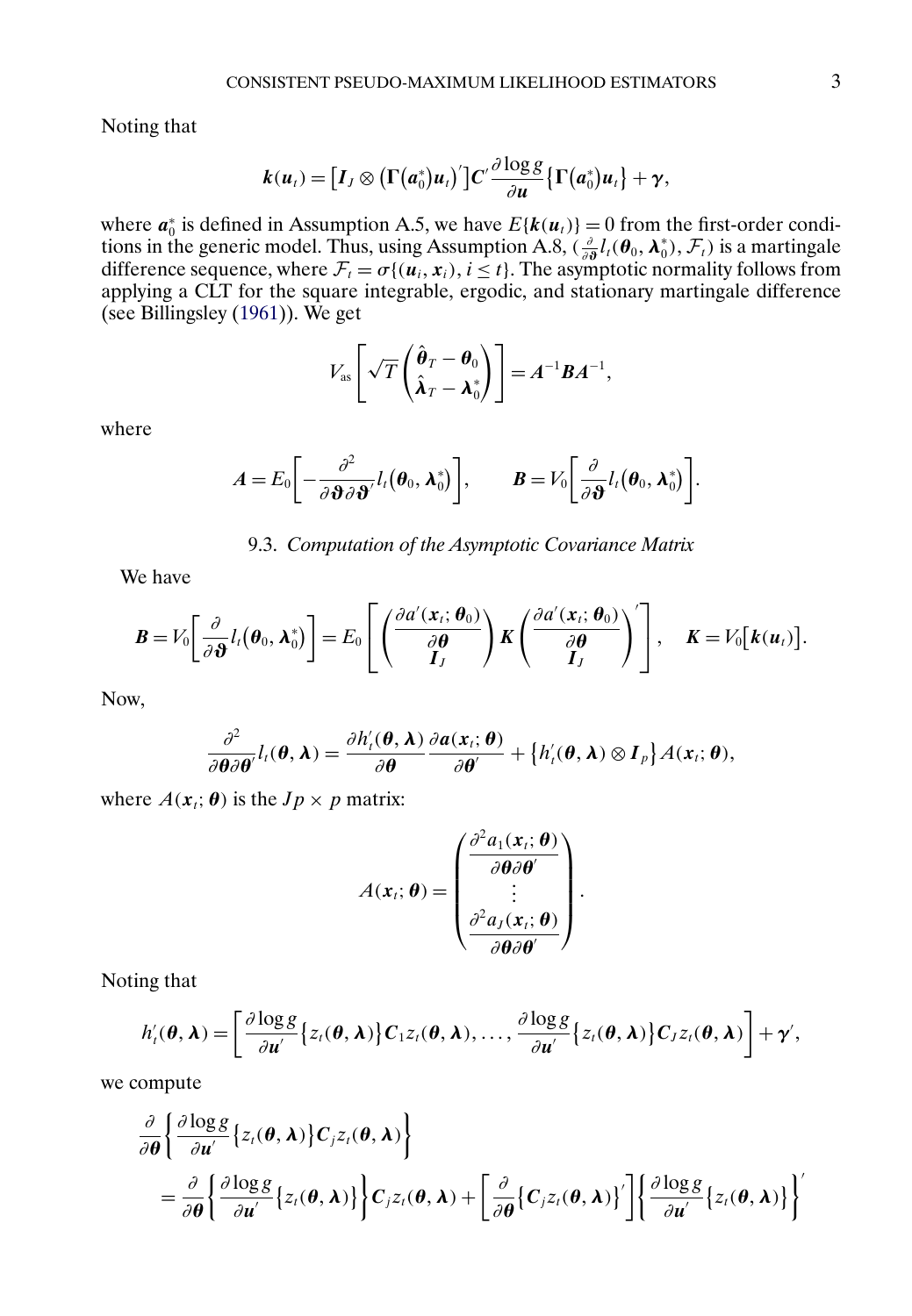$$
= \frac{\partial z'_i(\boldsymbol{\theta}, \boldsymbol{\lambda})}{\partial \boldsymbol{\theta}} \frac{\partial^2 \log g}{\partial u \partial u'} \Big\{ z_i(\boldsymbol{\theta}, \boldsymbol{\lambda}) \Big\} C_j z_i(\boldsymbol{\theta}, \boldsymbol{\lambda}) + \frac{\partial a'(x_i; \boldsymbol{\theta})}{\partial \boldsymbol{\theta}} \Big[ I_j \otimes z_i(\boldsymbol{\theta}, \boldsymbol{\lambda}) \Big] C' C'_j \frac{\partial \log g}{\partial u} \Big\{ z_i(\boldsymbol{\theta}, \boldsymbol{\lambda}) \Big\} = \frac{\partial a'(x_i; \boldsymbol{\theta})}{\partial \boldsymbol{\theta}} \Big[ I_j \otimes z_i(\boldsymbol{\theta}, \boldsymbol{\lambda}) \Big] C' \times \Big\{ \frac{\partial^2 \log g}{\partial u \partial u'} \Big\{ z_i(\boldsymbol{\theta}, \boldsymbol{\lambda}) \Big\} C_j z_i(\boldsymbol{\theta}, \boldsymbol{\lambda}) + C'_j \frac{\partial \log g}{\partial u} \Big\{ z_i(\boldsymbol{\theta}, \boldsymbol{\lambda}) \Big\} \Big\}.
$$

It follows that

$$
\frac{\partial^2}{\partial \theta \partial \theta'} l_i(\theta, \lambda)
$$
\n
$$
= \frac{\partial a'(x_i; \theta)}{\partial \theta} [I_j \otimes z_i(\theta, \lambda)]' C'
$$
\n
$$
\times \sum_{j=1}^J \left\{ \frac{\partial^2 \log g}{\partial u \partial u'} \{z_i(\theta, \lambda)\} C_j z_i(\theta, \lambda) + C_j' \frac{\partial \log g}{\partial u} \{z_i(\theta, \lambda)\} \right\} \frac{\partial a_j(x_i; \theta)}{\partial \theta'}
$$
\n
$$
+ \left\{ h'_i(\theta, \lambda) \otimes I_p \right\} A(x_i; \theta)
$$
\n
$$
= \frac{\partial a'(x_i; \theta)}{\partial \theta} [I_j \otimes z_i(\theta, \lambda)]' C' \frac{\partial^2 \log g}{\partial u \partial u'} \{z_i(\theta, \lambda)\} C [I_j \otimes z_i(\theta, \lambda)] \frac{\partial a(x_i; \theta)}{\partial \theta'} \newline + \frac{\partial a'(x_i; \theta)}{\partial \theta} [I_j \otimes z_i(\theta, \lambda)]' C' G [z_i(\theta, \lambda)] \frac{\partial a(x_i; \theta)}{\partial \theta'} + \left\{ h'_i(\theta, \lambda) \otimes I_p \right\} A(x_i; \theta),
$$

where  $G(u)$  is the  $n \times J$  matrix:

$$
G(u) = \left[ C_1' \frac{\partial \log g}{\partial u}(u) \quad C_2' \frac{\partial \log g}{\partial u}(u) \quad \dots \quad C_j' \frac{\partial \log g}{\partial u}(u) \right].
$$

Note that the first-order conditions imply  $E h'_i(\theta_0, \lambda_0^*) = 0$ . Therefore,

$$
A=E_0\bigg[-\frac{\partial^2}{\partial \boldsymbol{\vartheta}\partial \boldsymbol{\vartheta}'}l_i(\boldsymbol{\theta}_0,\boldsymbol{\lambda}_0^*)\bigg]=E_0\left[\left(\frac{\partial a'(x_i;\boldsymbol{\theta}_0)}{\partial \boldsymbol{\theta}}\right)L\left(\frac{\partial a'(x_i;\boldsymbol{\theta}_0)}{\partial \boldsymbol{\theta}}\right)'\right],
$$

where

$$
L = -E_0 \Biggl\{ \bigl[I_J \otimes \Gamma(\lambda_0^* - \lambda_0)u_t \bigr] C' \frac{\partial^2 \log g}{\partial u \partial u'} \biggl\{ \Gamma(\lambda_0^* - \lambda_0)u_t \biggr\} C \bigl[I_J \otimes \Gamma(\lambda_0^* - \lambda_0)u_t \bigr] + \bigl[I_J \otimes \Gamma(\lambda_0^* - \lambda_0)u_t \bigr] C' G \bigl( \Gamma(\lambda_0^* - \lambda_0)u_t \bigr) \Biggr\}.
$$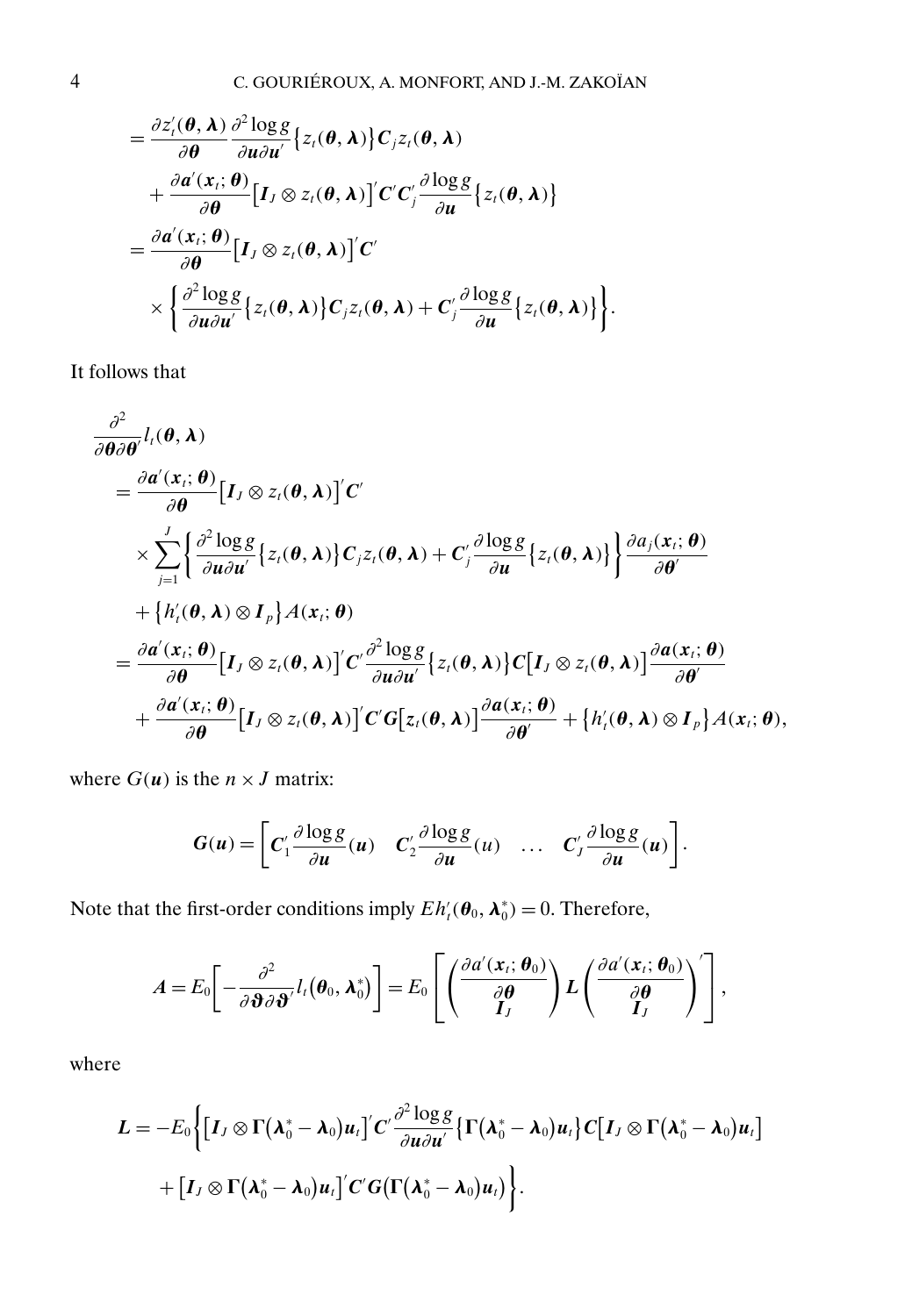#### <span id="page-4-0"></span>10. DERIVATIVES OF FUNCTIONS BASED ON EXPONENTIAL OF MATRICES

10.1. Derivatives of 
$$
a \rightarrow \log g(e^{aC}y)
$$

For  $a \in \mathbb{R}$ ,  $y \in \mathbb{R}^n$ , C an  $n \times n$  matrix,  $g : \mathbb{R}^n \to \mathbb{R}^+$  a function,

$$
\frac{\partial}{\partial a}(e^{aC}y) = Ce^{aC}y, \qquad \frac{\partial^2}{\partial a^2}(e^{aC}y) = C^2e^{aC}y,
$$

$$
\frac{\partial}{\partial a}\log g(e^{aC}y) = \left[\frac{\partial \log g}{\partial u'}(e^{aC}y)\right]Ce^{aC}y,
$$

$$
\frac{\partial^2}{\partial a^2}\log g(e^{aC}y) = (Ce^{aC}y)' \left[\frac{\partial^2 \log g}{\partial u \partial u'}(e^{aC}y)\right]Ce^{aC}y + (C^2e^{aC}y)' \left[\frac{\partial \log g}{\partial u}(e^{aC}y)\right].
$$

10.2. *Derivatives of*  $\theta \rightarrow e^{a(\theta)C}y$  *and*  $\theta \rightarrow \log g(e^{a(\theta)C}y)$ 

For  $a : \mathbb{R}^p \to \mathbb{R}$  and  $\theta \in \mathbb{R}^p$ ,

$$
\frac{\partial}{\partial \theta} \{ e^{a(\theta)C} y \} = C e^{a(\theta)C} y \frac{\partial a(\theta)}{\partial \theta'},
$$
\n
$$
\frac{\partial}{\partial \theta} \log g \{ e^{a(\theta)C} y \} = \frac{\partial}{\partial a} \log g \{ e^{a(\theta)C} y \} \cdot \frac{\partial a(\theta)}{\partial \theta} \n= \left\{ \left[ \frac{\partial \log g}{\partial u'} \{ e^{a(\theta)C} y \} \right] C e^{a(\theta)C} y \} \cdot \frac{\partial a(\theta)}{\partial \theta},
$$
\n
$$
\frac{\partial^2}{\partial \theta \partial \theta'} \log g \{ e^{a(\theta)C} y \} = \frac{\partial}{\partial a} \log g \{ e^{a(\theta)C} y \} \cdot \frac{\partial^2 a(\theta)}{\partial \theta \partial \theta'} + \frac{\partial^2}{\partial a^2} \log g (e^{aC} y) \cdot \frac{\partial a(\theta)}{\partial \theta} \frac{\partial a(\theta)}{\partial \theta'} \}
$$
\n
$$
= \left\{ \left[ \frac{\partial \log g}{\partial u'} \{ e^{a(\theta)C} y \} \right] C e^{a(\theta)C} y \right\} \cdot \frac{\partial^2 a(\theta)}{\partial \theta \partial \theta'} \right. \\
\left. + \left\{ (C e^{a(\theta)C} y)' \left[ \frac{\partial^2 \log g}{\partial u \partial u'} (e^{a(\theta)C} y) \right] C e^{a(\theta)C} y \right. \\
\left. + (C^2 e^{a(\theta)C} y)' \left[ \frac{\partial \log g}{\partial u} (e^{a(\theta)C} y) \right] \right\} \cdot \frac{\partial a(\theta)}{\partial \theta} \frac{\partial a(\theta)}{\partial \theta'}.
$$

In these equalities, "." indicates the multiplication of a matrix by a scalar.

10.3. Derivatives of 
$$
\boldsymbol{\theta} \to \exp\{\sum_{j=1}^{J} [a_j(\mathbf{x}_t; \boldsymbol{\theta}) + \lambda_j] \mathbf{C}_j\} \mathbf{y}_t
$$

Let  $z_i(\lambda, \theta) = \exp\{\sum_{j=1}^J [a_j(x_i; \theta) + \lambda_j]C_j\}y_i$ , where  $\lambda = (\lambda_1, \dots, \lambda_J)' \in \mathbb{R}^J$ ,  $a_j(\cdot)$  are real valued functions with  $\theta \in \mathbb{R}^p$ ,  $y_t \in \mathbb{R}^n$ ,  $C_j$  are  $n \times n$  matrices. Let  $a(x_t; \theta) =$  $(a_1(\mathbf{x}_t; \boldsymbol{\theta}), \dots, a_J(\mathbf{x}_t; \boldsymbol{\theta}))'$ . For  $i = 1, \dots, J$ , let the  $n \times 1$  vectors

$$
z_i^{(i)}(\boldsymbol{\theta}, \boldsymbol{\lambda}) = \exp \left\{ \sum_{j=1}^{i-1} [a_j(\boldsymbol{x}_i; \boldsymbol{\theta}) + \lambda_j] \boldsymbol{C}_j \right\} \boldsymbol{C}_i \exp \{ [a_i(\boldsymbol{x}_i; \boldsymbol{\theta}) + \lambda_i] \boldsymbol{C}_i \} \\
\times \exp \left\{ \sum_{j=i+1}^J [a_j(\boldsymbol{x}_i; \boldsymbol{\theta}) + \lambda_j] \boldsymbol{C}_j \right\} \boldsymbol{y}_i,
$$